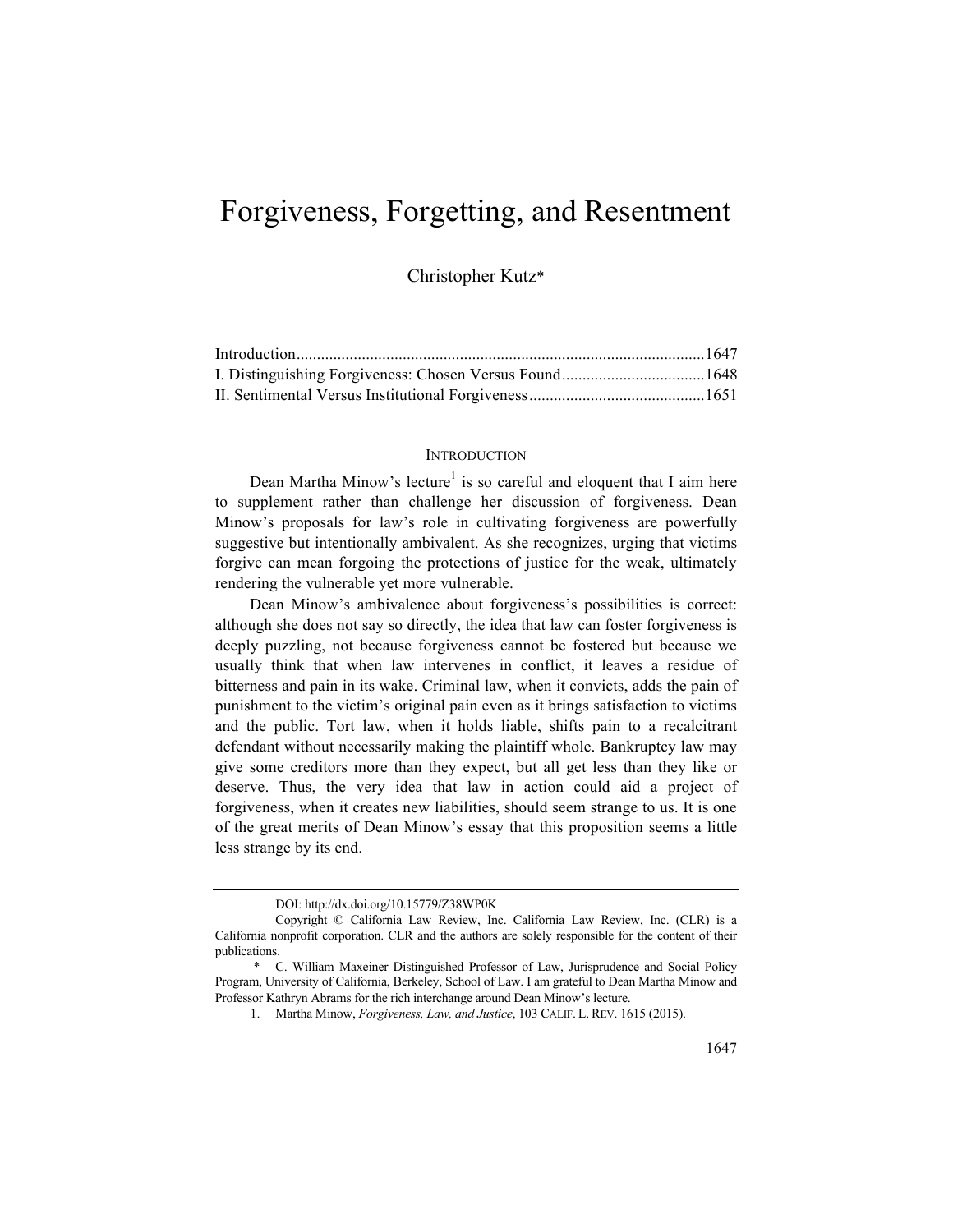I will use the opportunity of this brief Essay to further two objectives. First, I will draw some distinctions within the dimension of forgiveness, mapping in somewhat more detail the terrain Dean Minow has sketched for us. These distinctions are between what I will call *chosen* versus *found* forgiveness and between *sentimental* versus *institutional* forgiveness.

My second goal is to suggest that, in some cases, we may also want to avoid the dimension of forgiveness altogether and see the occasional value in what Friedrich Nietzsche called *forgetfulness*. Forgetfulness is a kind of radical forgiveness, but it is a kind outside the moral system in which forgiveness exists.

## I.

## DISTINGUISHING FORGIVENESS: CHOSEN VERSUS FOUND

The first distinction I want to make is between chosen and found forgiveness. First, however, we must clarify what Dean Minow means by forgiveness. She first defines forgiveness as "a conscious, deliberate decision to forgo rightful grounds for grievance against those who have committed a wrong or harm."<sup>2</sup> This definition relies on three key terms: "grounds" for a "grievance" and "choice."

You have grounds for grievance whenever you have been wronged. The grounds refer to the objective assessment of the situation relative to moral or legal rules—namely, whether you have been wronged in having been harmed.<sup>3</sup> You *have* a grievance when a wrong has been done to you.

Grievances come in two kinds: objective and subjective. We often speak of people *holding* or *nursing* a grievance. In these cases, a grievance is a legitimate grudge; it is a form of subjective emotional affect (resentment) grounded in a claim that one is entitled to resent the harm done to him or her. But one may merely have a grievance in a more affectless sense. I might say I have a grievance against the parking ticket officer who ticketed me for overstaying my meter by a minute, as I could reasonably object that a minute's cushion of time could be expected in a human system of parking regulation. Nonetheless, in this case I recognize the pressures the officer is under, and the fines are limited—and so in fact my emotions are fully in check.

The objective, affectless type of grievance is relevant to Dean Minow's discussion, addressed later, in the context of debt forgiveness, where "forgiving" may have little to do with feelings of resentment and more to do

<sup>2.</sup> *Id.* at 1622.

<sup>3.</sup> Not all harms are wrongs, of course. If you get the job I would like or marry the person I had my heart set on, I will be grievously harmed but not necessarily wronged. And not all wrongs involve harms, understood as damage to my concrete interests. To take the example of Arthur Ripstein, you wrong me if you trespass on my empty property at night and sleep in my bed, though you do not disturb a blade of my grass and fully restore my possessions. Arthur Ripstein, *Beyond the Harm Principle*, 34 PHIL. & PUB. AFF. 215, 218 (2006).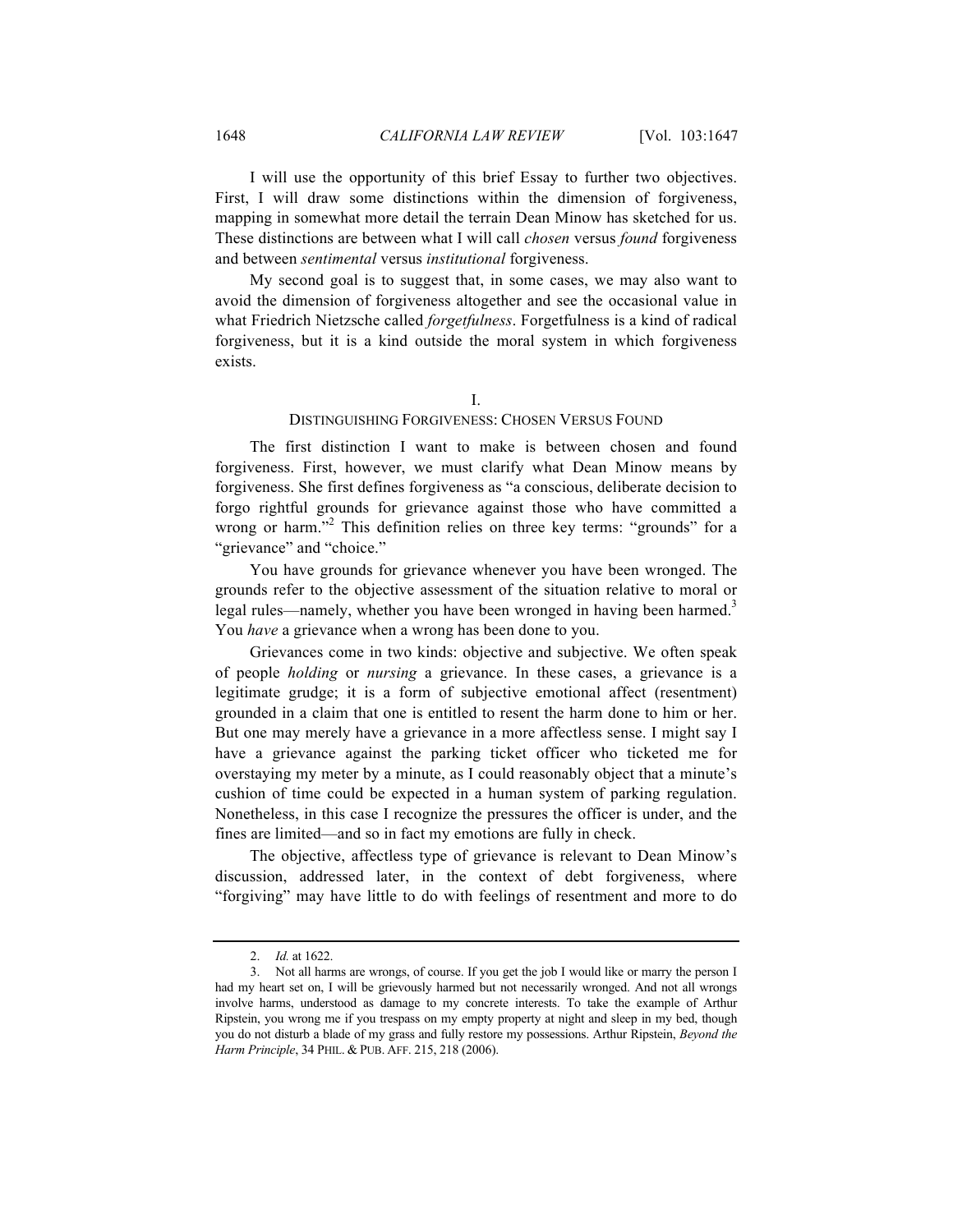with the forgoing of claims for repayment.<sup>4</sup> (Indeed, debt forgiveness has little to do with grievance, since a debt need not involve a wrong at all.) But the core of Dean Minow's definition clearly implicates the emotionally laden concept of forgiveness. She goes on to describe the value for a victim of "letting go of resentment and blame"<sup>5</sup> and moving past the emotional sequelae of a wrong as well as the formal, normative claims to restitution and reordering.

The idea of moving past a grievance brings us to the third and most important term in Dean Minow's definition: choice. According to her, forgiveness is a matter of grace, a gift from the wronged to the wrongdoer. A forced gift is an oxymoron, both a tribute and a burden. A child forced to forgive by her parents is feigning forgiveness, not giving it. Instead, the forgiver lets go of her claims through an uncoerced choice to alter her attitudes and her moral or legal claims on the person forgiven. The grounds for forgiveness are many, including having witnessed contrition or remorse, as well as an effusion of empathy for the wrongdoer herself. But the ground of forgiveness, for Dean Minow, is an existential moment brought about as a matter of choice; it is a willing of self-transformation as well as a transformation of the normative environment of the wrong.

Dean Minow closely examines the example of South Africa's Truth and Reconciliation Commission (TRC) process.<sup>6</sup> The process offered occasions for the victims of both state and African National Congress (ANC) political violence to exhume the facts of the underlying crimes, to witness the wrongdoers' remorse, and then to engage in a (rarely offered) public declaration of forgiveness accompanying a legal declaration of amnesty. Nelson Mandela and Desmond Tutu guided the TRC process, declaring the need to forgive in order to forge a common future and so shaping a broader national process toward this fragile goal. While the TRC represents a political and institutional moment, the example is also charged with feelings of fear, anger, and desire for vengeance. The decision to look forward rather than backward seems to have been guided but not compelled by the ANC's political interests in consolidating a stable democratic state. And while forgiving does not eliminate the victims' families' grief, forgiveness seems to let them move past their pain. All the elements of the definition are exemplified.<sup>7</sup>

Gobodo-Madikizela describes a meeting between de Kock and two widows, Pearl Faku and Doreen Mgoduka, whose husbands were murdered by de Kock. The meeting was requested by de Kock in his first appearance before the TRC; he testified about his role in the murders and said he wished to meet the widows in private, to apologize to them. In the meeting, both widows said that they forgave him. After the meeting Faku said, "I couldn't control my tears. I could hear him, but I was overwhelmed by emotion, and I was just nodding, as a way of saying yes, I forgive you. I hope that when he sees our tears, he knows that they are not only tears for our husbands, but tears for him as well . . . I would like to hold him by the

<sup>4.</sup> Minow, *supra* note 1, at 1638–43.

<sup>5.</sup> *Id.* at 1618.

<sup>6.</sup> *Id.* at 1621–25.

<sup>7.</sup> Lucy Allais describes another TRC moment of forgiveness: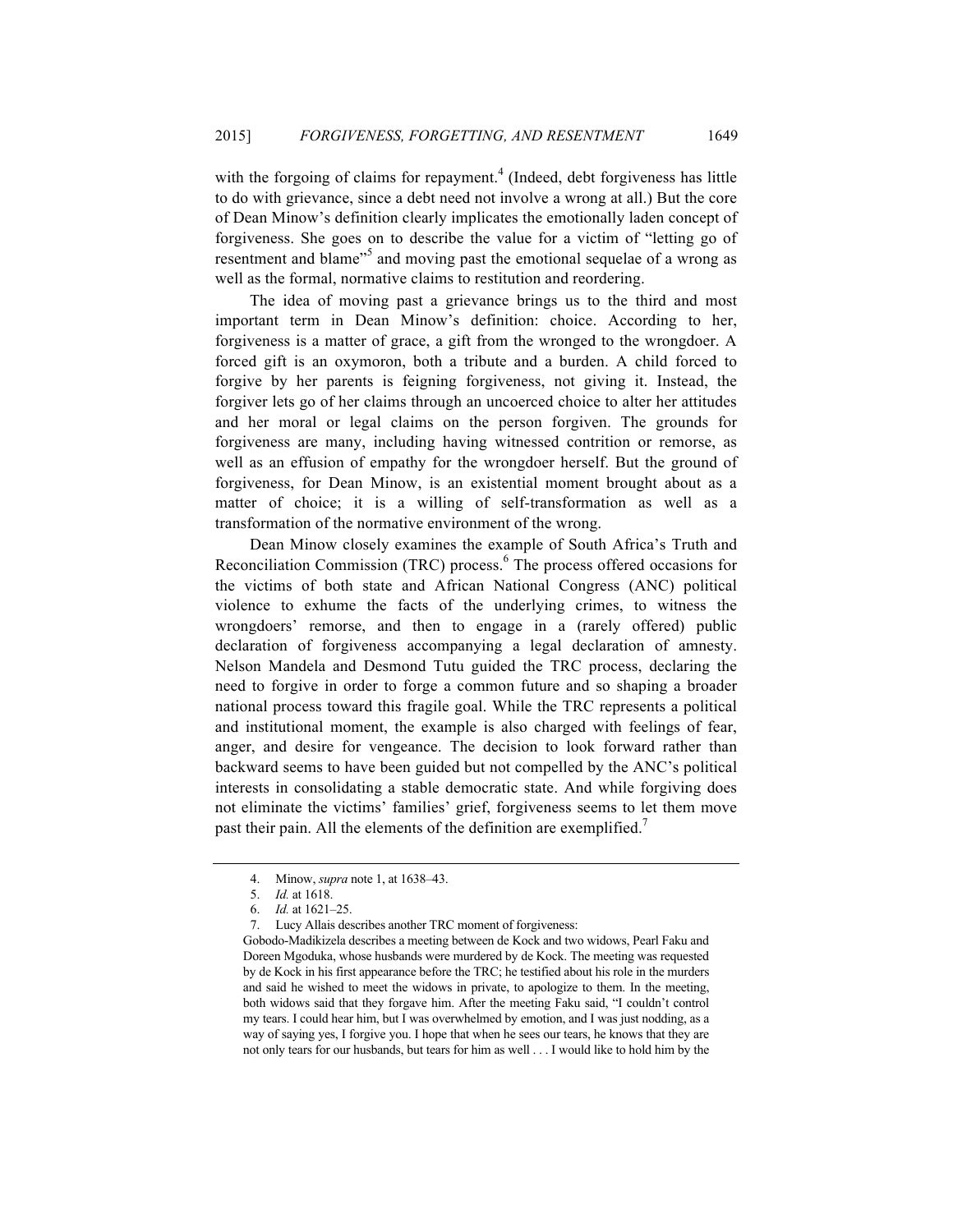The standard example of forgiveness in philosophical literature also highlights the element of choice. $8$  Imagine a spouse seeking forgiveness for some incident of dishonesty or infidelity. He pleads with his partner to let go of this past infraction, lest it destroy the rest they have built or foreclose a future as a family. The wronged spouse considers dispassionately: his husband made a mistake and did so without excuse, and temptation affects us all. There is no way to see the betrayal as unimportant, and there is no reason to be sure that it will not happen again. But divorce is hard, and harder yet is to share a life and a bed with a partner and a grudge. And so the wronged spouse forgives, though likely with negotiation, both tacit and explicit, about the rules going forward. Forgiveness need not be unconditional. A story like this represents a decision to accept the conditions as sufficient and to bank the contrition of the wrongdoer as collateral for the relationship going forward.

Dean Minow is right to think that choice can be the crux of forgiveness, especially in the institutionally or emotionally constructed dramatic spaces of a TRC hearing or a peace conference between angry lovers. However, I believe such situations are not nearly as common as another form of forgiveness, the kind of forgiveness we *find* in ourselves when time has passed or after the initial failure to meet another's valid moral claim. Found forgiveness can be easily confused with simply ceasing to care—writing off the offender as someone not worth indignation. I believe we can agree with the analysts of forgiveness that ceasing to care is not forgiveness—forgiveness must in some way articulate its erasure of claims. I might cease to care about a debt because the effort to collect is more costly than the debt itself, but I have not thereby forgiven the debt; it is simply uncollected and without emotional charge.<sup>9</sup>

Yet, that still leaves room for found forgiveness. One can imagine the spouse whose trust is abused, and after a period of simmering anger now *finds* forgiveness rather than *chooses* to forgive the other. The spouse may find forgiveness, not because the infidelity is excused or the spouse is not worth resenting, but simply because infidelities may happen in a life together under the strains of a committed relationship and because the future—a future that is fuller with a less compromised love in it—is more important than the past. The wronged spouse cares about the history of betrayal but finds that when he thinks of that moment of history, it is sublimated in a longer narrative. Found forgiveness, precisely because it is not an artifact of will, is all the likelier to stick. The negotiations surrounding the choice to forgive can always be second guessed in retrospect, the deal unraveling.

hand, and show him that there is a future, and that he can still change."

Lucy Allais, *Wiping the Slate Clean: The Heart of Forgiveness*, 36 PHIL. & PUB. AFF. 33, 40–41 (2008) (ellipsis in original).

<sup>8</sup>*. See, e.g.*, Pamela Hieronymi, *Articulating an Uncompromising Forgiveness*, 62 PHIL. & PHENOMENOLOGICAL RES. 529, 541 (2001).

<sup>9</sup>*. See* Allais, *supra* note 7, at 43.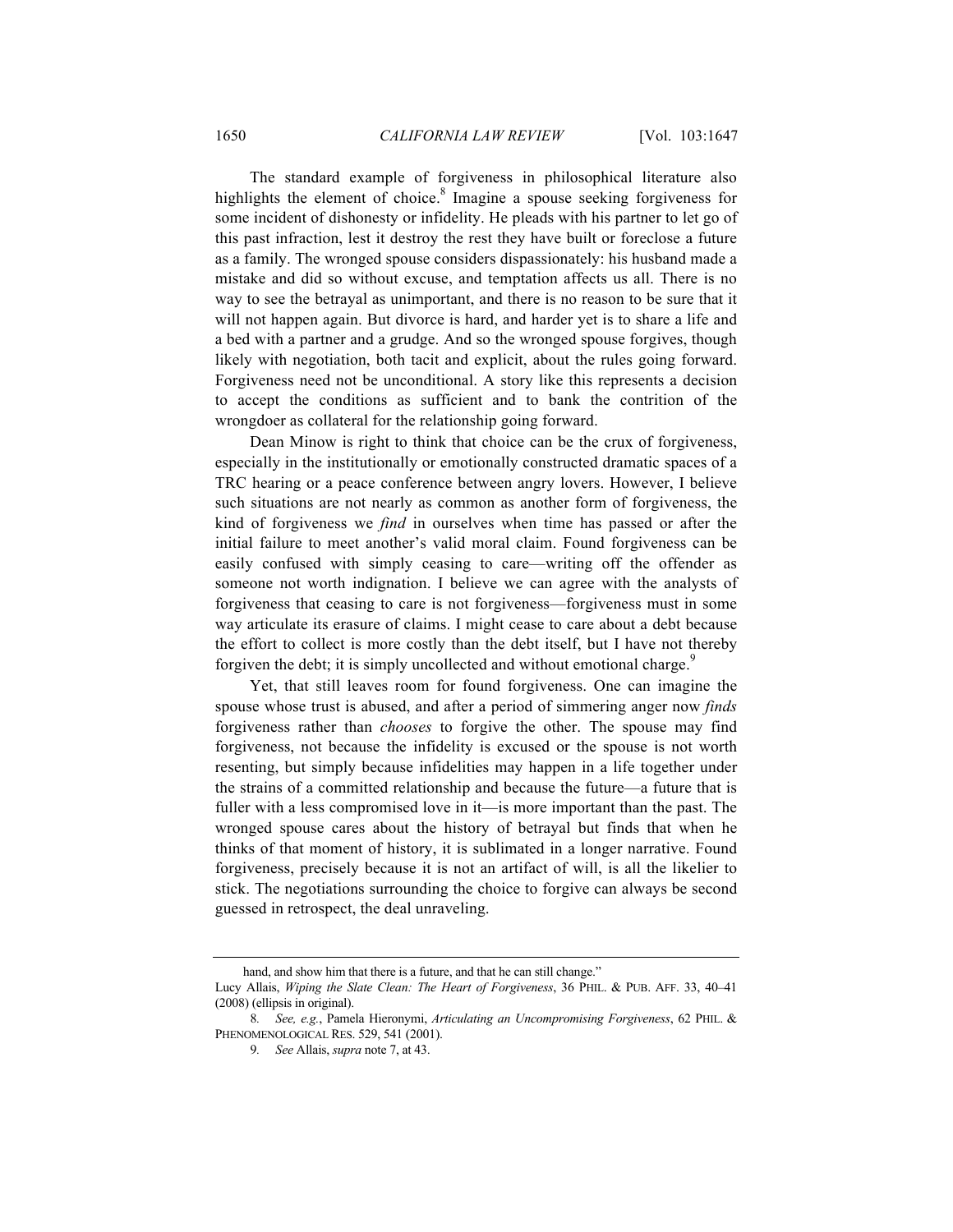Similarly, one can imagine a crime victim who chooses not to forgive, either at trial or at a restorative justice conference, because the wounds were too great or the perpetrator's expressions of remorse were insufficient. But this victim might also find herself in a state of forgiveness, not because a punishment has paid the debt, but again because a state of remembered grievance locks both victims and perpetrators into the past and present and thus blocks the future. As the victim moves into her future and imagines or sees the offender move into a separate future, she might find that she has forgiven.

Because found forgiveness is not a choice, a state that actively promotes it must justify this goal as an exception to the general liberal presumption in favor of choice-sensitive policies. But found forgiveness may be a more realistic goal than the chimera of the more profound but difficult chosen form. While there is an important place—for example, in the domestic restorative justice movement<sup>10</sup>—for the practices and ceremonies organized around chosen forgiveness, law may be better able to foster the conditions for found forgiveness by creating the conditions of stability and peace in which it can be found.

In more material terms, the most important role for the state in cases of ordinary crime might not be directly aiding the emotional reconciliation of victims and perpetrators but instead rendering each of them safe, so that the demand for forgiveness need not be on the victim. By definition, forgiveness is not a demand, and trying to move a victim toward forgiveness too soon may simply exacerbate the sense of powerlessness. What we need instead is not only a justice system that pays specific attention to the economic and psychic damage done to victims, but also a social system that generally makes citizens less vulnerable to the shocks of crime—a system of adequate health care and accommodation in employment. And this means a correctional system that enables a post-conviction life for the offender. Found forgiveness appears in a life in conditions of security. Law's role here is profoundly ex ante, constructing a world of security rather than reconciliation.

#### II.

#### SENTIMENTAL VERSUS INSTITUTIONAL FORGIVENESS

Thus far I have deliberately dealt with the emotional register of forgiveness as it arises primarily in interpersonal contexts, and I have emphasized that forgiveness can be valued even as a form of resignation, rather than active choice. At stake with emotional forgiveness is a change in the forgiver's attitudes and emotions, grounded in a judgment that her claims against a wrongdoer have been released. Dean Minow, however, also rightly

<sup>10</sup>*. See, e.g.*, Mary Louise Frampton, *Transformative Justice and the Dismantling of Slavery's Legacy in Post-Modern America*, *in* AFTER THE WAR ON CRIME 207 (Mary Louise Frampton, Ian Haney López & Jonathan Simon eds., 2008).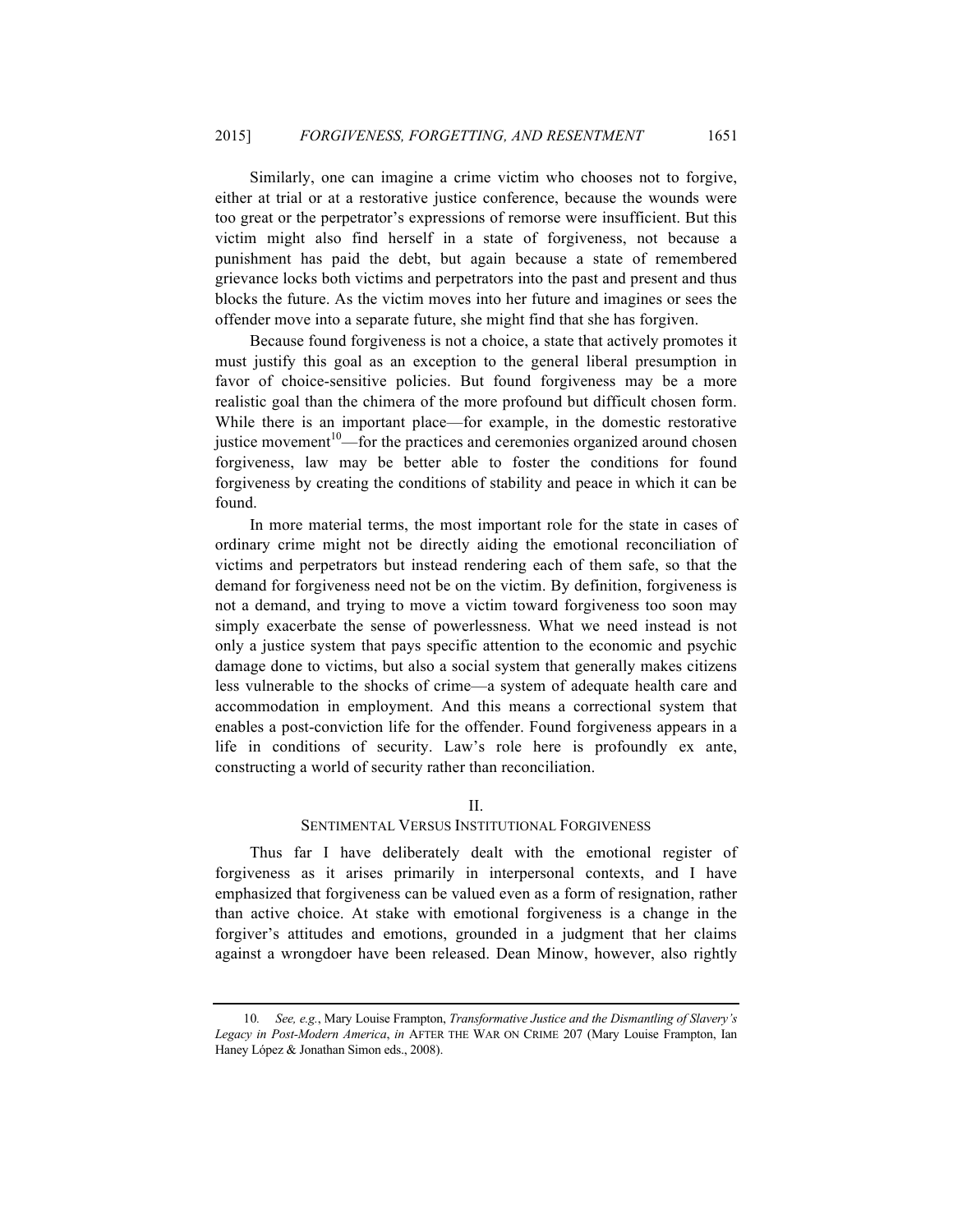targets the question of what institutions can do, not just to foster or impede individual acts of forgiveness, but what they can do on their own as the only entities with standing to let go of valid claims against categories of debtors, wrongdoers, and others. Institutional forgiveness seems paradoxical on its face: Since institutions cannot feel, how can they genuinely forgive? Yet, where institutions and social groups—tribes, trusteeships, political parties, ethnic, or religious groups—hold claims, no individual could be in a position to forgive either.

If we insist that sentimental forgiveness is central to the process of forgiveness, we will be left with this paradox and thus the conclusion that forgiveness is not possible in institutional contexts. This conclusion would be unfortunate for two reasons and so should be rejected. First, it links our notion of forgiveness too tightly to the concept of love and mercy, sentimentalizing a social process that can occur in the absence of affect, as we have seen. Second, it gratuitously forgoes the core aim that law, in its generality, enables groups as well as individuals to release valid claims. Indeed, I suggest that we do better to treat the institutional case as the central example of forgiveness and the sentimental case as the more puzzling one. That is, let us define as central to forgiveness simply *the conscious release of valid normative claims*, omitting the concept of grievance.<sup>11</sup> A thinner definition of forgiveness will include both the betrayed spouse moving toward reconciliation and the creditor who releases the debtor from repayment.

The institutional account is preferable because, as Dean Minow recognizes, the sentimental account of forgiveness, especially in its chosen form, has an inevitably religious—and specifically although not exclusively Christian—ring to it.<sup>12</sup> Indeed, in the (apparently rare) examples of forgiveness following the end of Apartheid, the salient emotions seem to be not just withdrawn resentment but an upsurge of agapic, Christian love—a love that values the offender even as it hates his crime.<sup>13</sup> To the extent we fix our minds

<sup>11.</sup> Moreover, the idea of "conscious withdrawal" is meant to include a found consciousness as well as a choice.

<sup>12.</sup> Minow, *supra* note 1, at 1618–19.

<sup>13.</sup> While this Essay was in editing, we witnessed the horrific shootings at Emanuel African Methodist Episcopal Church by young white supremacist Dylan Roof. In an extraordinary scene at Roof's arraignment, several relatives of victims and survivors of the shooting said they "forgave" Roof for his crime, in a gesture that has been a traditional part of the Christian nonviolent civil rights movement. Their declaration of forgiveness spurred what was widely seen as a collective decision by South Carolina politicians of both parties to remove the Confederate battle flag from the state house; similar actions, unthinkable not even weeks before the shooting, have followed in neighboring states. Catherine E. Shoichet, Ashley Fantz & Holly Yan, *Charleston: Governor, Senators Join in Saying Confederate Flag Should Go*, CNN (updated June 24, 2015, 4:10 PM), http://www.cnn.com/2015/06/22/us/charleston-church-shooting-main. I am moved by the power of this movement of forgiveness, but share much of the mystification of writer Ta-Nehisi Coates about the nature of such an emotion and its meaning in the wake of an act of such cruelty. *See Ta-Nehisi Coates on Police Brutality, the Confederate Flag and Forgiveness*, NPR (July 13, 2015, 1:59 PM), http://www.npr.org/2015/07/13/422554778/ta-nehisi-coates-on-police-brutality-the-confederate-flag-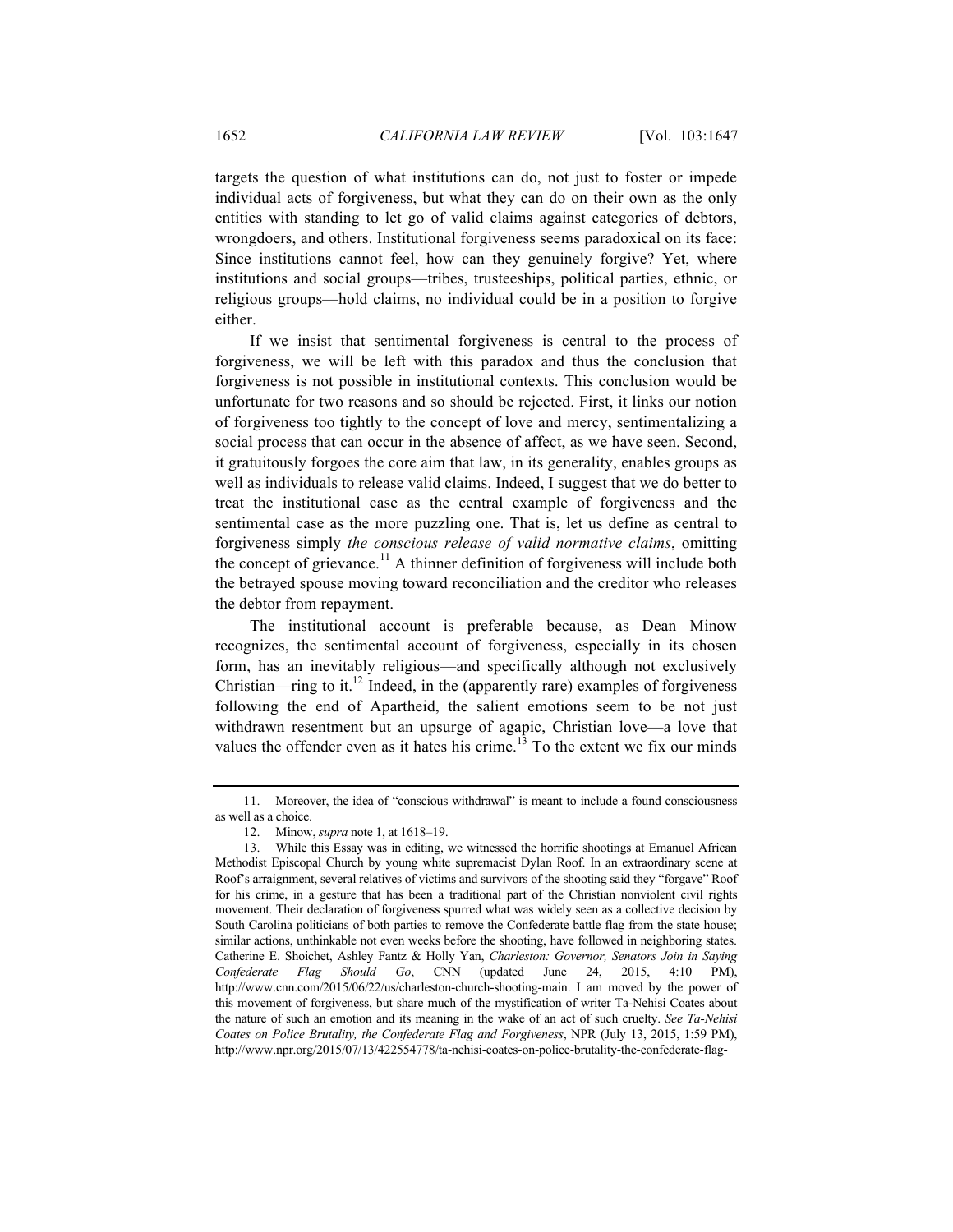on the sentimental form of forgiveness, we are (in the West) bound to that Christian tradition.<sup>14</sup> It is an emotionally and narratively powerful tradition, to be sure, but I believe we need to be cautious about that conception for a number of reasons.

First, the sentimental conception makes it harder to think clearly about the bloodless, functional questions of forgiveness as they relate to institutions categorical questions regarding issues such as amnesty and debt relief. Questions of releasing feelings of resentment or of satisfying the conditions of agapic love are inherently moralized and answered by reference to the moral conceptions animating these reactive emotions. But moralization can be the enemy of sound social policy, making it impossible to discuss strategies of harm reduction instead.<sup>15</sup> The public, Tea Party-fueled debate on whether to offer mortgage relief for underwater homeowners is a classic case where an overly moralized conception of debt prevented a sounder housing policy that might have done more to preserve neighborhoods from the blight of systemic foreclosure.<sup>16</sup> Similarly, a number of analysts fault German politicians for moralizing the question of Southern Europe's debt repayment and thus promoting a policy of fiscal austerity that depresses the entire European economy.<sup>17</sup> Another case in point is the moralization of amnesty in relation to unpermitted border crossings. Highlighting a sentimental, highly moralized conception of forgiveness puts enormous pressure on the idea of amnesty, which might better be analyzed in functional, policy terms.

The second concern I have about sentimental forgiveness brings me to the contrast between *ordinary*, *moral* forgiveness and *radical*, *extra-moral* forgiveness. The great moral psychologist, Friedrich Nietzsche, names this as the difference between forgiveness and forgetting. Radical forgiveness leaves the claims of morality behind rather than merely cancelling particular claims while staying within the moral economy.

and-forgiveness. The highly sectarian form of forgiveness expressed by the Emanuel survivors is not a natural part of the universe of democratic politics, even as it leads to welcome outcomes. It also raises the concern that the Christian mantle of forgiveness might be used to muffle the protests of those who do not want to forgive but prefer to stoke a righteous and reasonable anger. More generally, it raises difficult questions about the relation of religious discourse to secular politics in a pluralistic society.

<sup>14.</sup> There is of course a general concern about an officially secular, liberal state such as the United States and its legal institutions fostering religiously anchored conceptions, but that is not the primary concern because law does symbolic work with the cultural materials at its disposal.

<sup>15.</sup> For a discussion of harm reduction in the context of the War on Drugs, see Robert J. MacCoun, *Moral Outrage and Opposition to Harm Reduction*, 7 CRIM. L. & PHIL. 83 (2013).

<sup>16.</sup> The moralization began with the famous rant of CNBC Reporter Rick Santelli. *See* Eric Etheridge, Opinion, *Rick Santelli: Tea Party Time*, N.Y. TIMES (Feb. 20, 2009, 12:48 PM), http://opinionator.blogs.nytimes.com/2009/02/20/rick-santelli-tea-party-time.

<sup>17</sup>*. See, e.g.*, Paul Krugman, Opinion, *Europe's Greek Test*, N.Y. TIMES (Jan. 30, 2015), http://www.nytimes.com/2015/01/30/opinion/paul-krugman-europes-greek-test.html.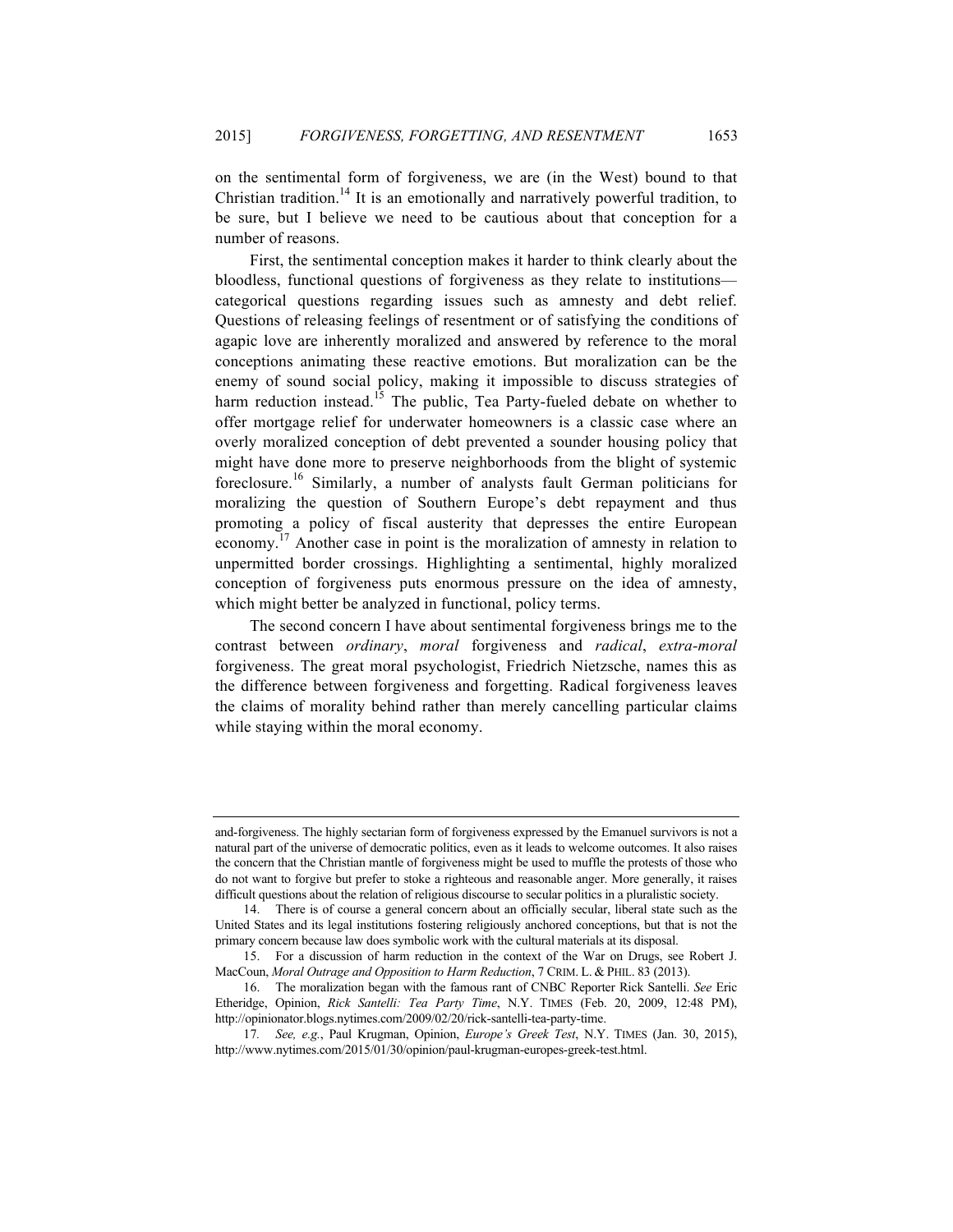In his *On the Genealogy of Morals*, Nietzsche discusses what he calls the "slave revolt in morality," the morality of *ressentiment*. <sup>18</sup> Slave morality is our Judeo-Christian morality, and it is characterized by the transformation of the heroic values of good and bad—roughly, strong and weak—into the Christian values of good and evil. In this Christian value system, "weak" becomes "meek" and an exemplar of a new idea of good, while heroic good becomes evil, thoughtless abuse by the powerful.<sup>19</sup>

Nietzsche calls this transformation a slave morality for two reasons. First, it is the morality of the slaves who stage a cunning revolution over their masters, a revolution of value rather than a revolution of force. Second, it is a slave morality because it is constituted by an internal bondage of conscience, a conscience internalized through a literal history of sadistic punishment that has made us creatures worthy of being taken at our word. The history of this torture, Nietzsche says, is the history of our modern idea of the good.<sup>20</sup> The modern moral conscience, then, is the conscience of a slave whose master does not need to use iron chains because the slave binds himself.

Nietzsche's attitude toward the value of our slave morality system, which makes obligation central, is perhaps more nuanced than at first glance. While there is value in binding ourselves with promises and in the kinds of complex social organizations that promising makes possible, Nietzsche's central point is that the morality of promising—that is to say, the morality of creditor and debtor—is both historically specific and not beyond reflection and question. The ordinary concept of justice, which involves paying what one owes, is bound up in this economy of moral debt and in the ways that morality serves not as a basis of freedom (as Kant thought), but instead an internalized bondage of the will.

I discuss the background of our fraught emergence as promising creatures because I want to make use of a contrast Nietzsche offers between what I have called normative forgiveness and what he calls forgetfulness. He writes:

To be incapable of taking one's enemies, one's accidents, even one's misdeeds seriously for very long—that is the sign of strong, full natures in whom there is an excess of the power to form, to mold, to recuperate, to forget (a good example of this in modern times is Mirabeau, who had no memory for insults and vile actions done him and was unable to forgive simply because he—forgot). Such a man shakes off with a single shrug much vermin that eats deep into others; here alone genuine "love of one's enemies" is possible—supposing it to be possible at all on earth. $^{21}$ 

<sup>18.</sup> Friedrich Nietzsche, *On the Genealogy of Morals*, *in* ON THE GENEALOGY OF MORALS AND ECCE HOMO 36 (Walter Kaufmann & R.J. Hollingdale eds. trans., Vintage Books 1989) (1887).

<sup>19</sup>*. Id.* at 36–42.

<sup>20</sup>*. Id.* at 60–62.

<sup>21</sup>*. Id.* at 39 (footnote and emphasis omitted).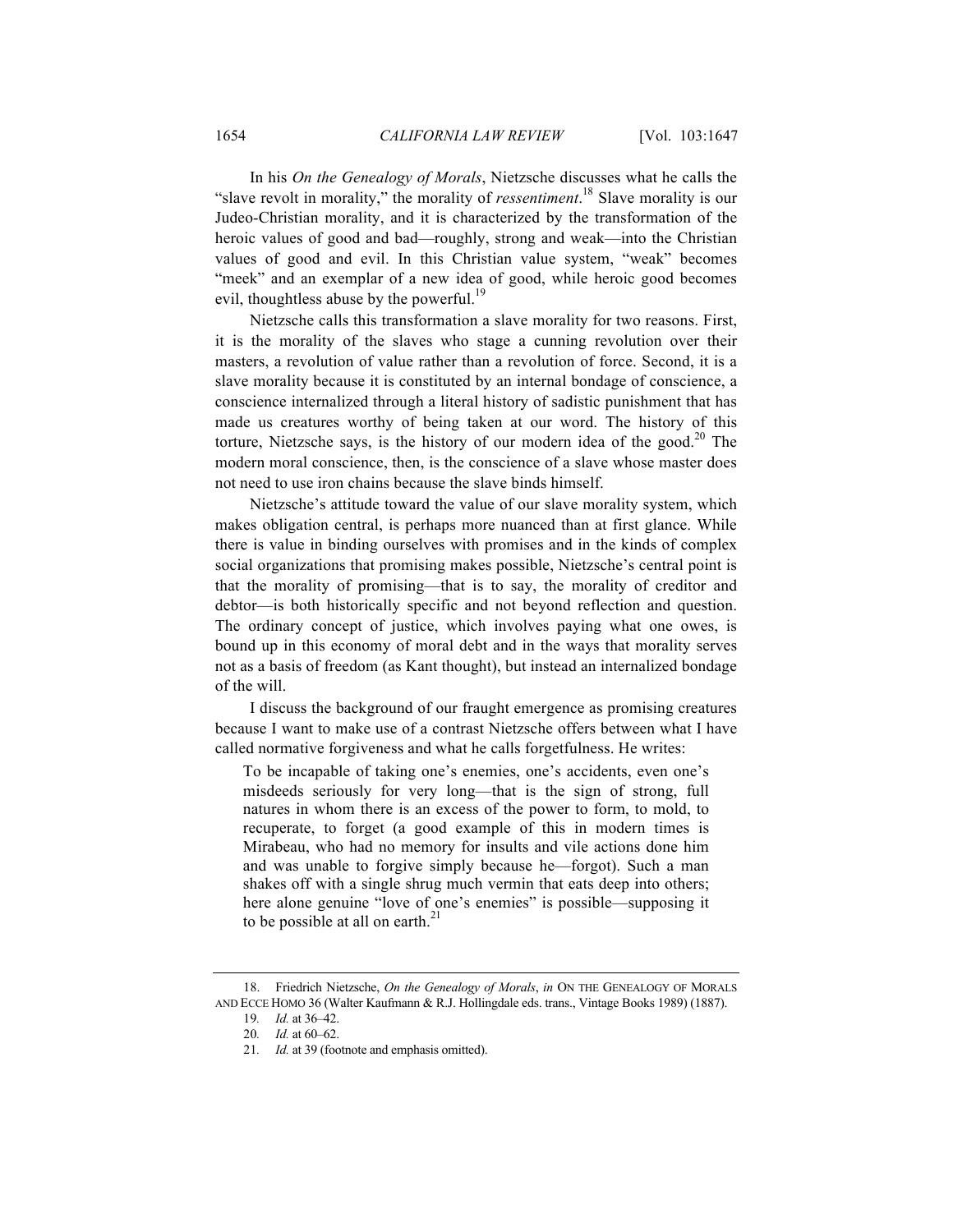I take Nietzsche to say that ordinary, moral forgiveness does not genuinely leave an open future but is yet another cunning strategy of morality. Forgiveness within the moral system consolidates the moral power of the forgiver—it is itself a form of *ressentiment* in its self-consciously genuine abnegation of claims. The strong person, Mirabeau, moves beyond the morality system, beyond the limitations of that particular set of values.

I believe forgetting is not an appropriate value or goal in many cases, including in the cases of top level war criminals, political officials who order torture, or the deeply troubling case of child soldiers, all of which were discussed so sensitively by Dean Minow.<sup>22</sup> Child soldiers are people we want fully back within the moral system, with their consciences bound by moral respect for vulnerable others. Yet, there are also contexts in which radical forgetting is an appropriate goal. The possibility of a truly radical forgetting is, I think, what is so interesting about the post-Occupy goal of debt forgiveness, which should not be confused with its primarily Christian, Jubilee-inspired fellow traveller.<sup>23</sup> The post-Occupy goal is precisely not to cancel particular debts while remaining within the creditor-debtor structure of contemporary capitalism but instead to question that system and the way it constructs and binds us as its subjects—to reject the economy of debt and release. The radicalism offered by that possibility, whether or not we take it, is an important window through which to view the contemporary social and economic order. That window only exists, however, to the extent that we move away from the moral frame of forgiveness.

A second brief example is the case of ordinary political revolution, particularly the post-Communist revolutions of Eastern Europe. A logic that promotes forgiveness in lieu of score settling is better than a cycle of revenge, but it still leaves the primary focus of nascent democratic institutions in the past rather than the future. As I have argued elsewhere, the demands of justice in the present and for the future morally dominate the demands of the past.<sup>24</sup> The ephemeral excitement of young Arab progressives during the so-called "Arab Spring" was grounded in the idea of an open future, one that could transcend the tribal, religious, and party-based strategies of the past. Those revolutions failed for many reasons, but I suggest that among them was too great a concern for working through, rather than overcoming, the past. Put another way, I see the promise Dean Minow suggests for a politics of forgiveness, but I worry that when forgiveness fails—when there are no Mandelas and Tutus to guide—score settling will be the result. Forgetting, by

<sup>22.</sup> Minow, supra note 1, at 1624, 1633–37.

<sup>23</sup>*. See id.* at 1640–44. "Jubilee" refers to the Old Testament idea that every fifty years, the chains of servitude and debt are to be broken. *Leviticus* 25:8–17. While not all the organizations pursuing jubilee debt forgiveness are religious, the religious echoes are clear. *See, e.g.*, JUBILEE DEBT CAMPAIGN, http://jubileedebt.org.uk (last visited Aug. 21, 2015).

<sup>24</sup>*. See* Christopher Kutz, *Justice in Reparations: The Cost of Memory and the Value of Talk*, 32 PHIL. & PUB. AFF. 277 (2004).